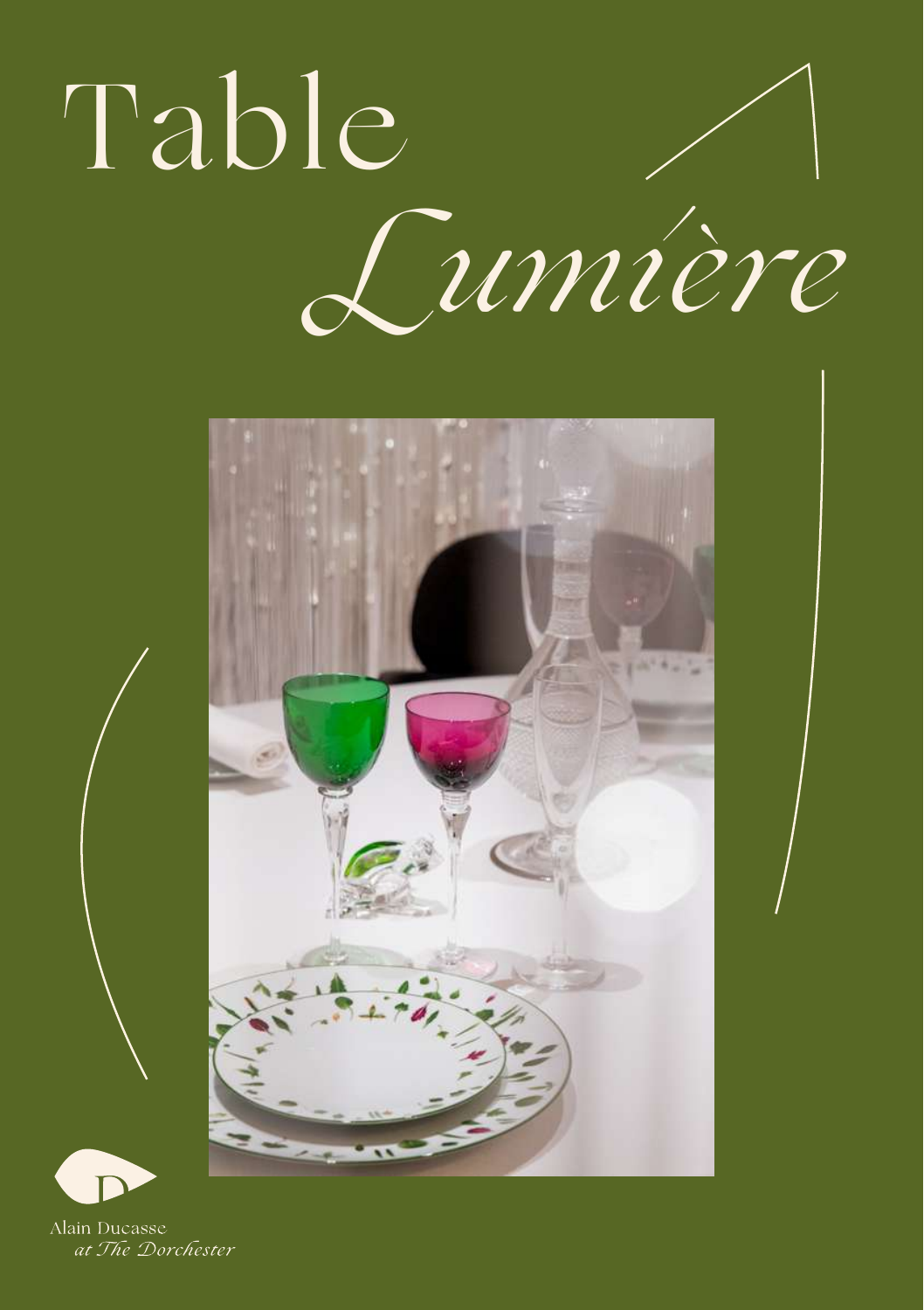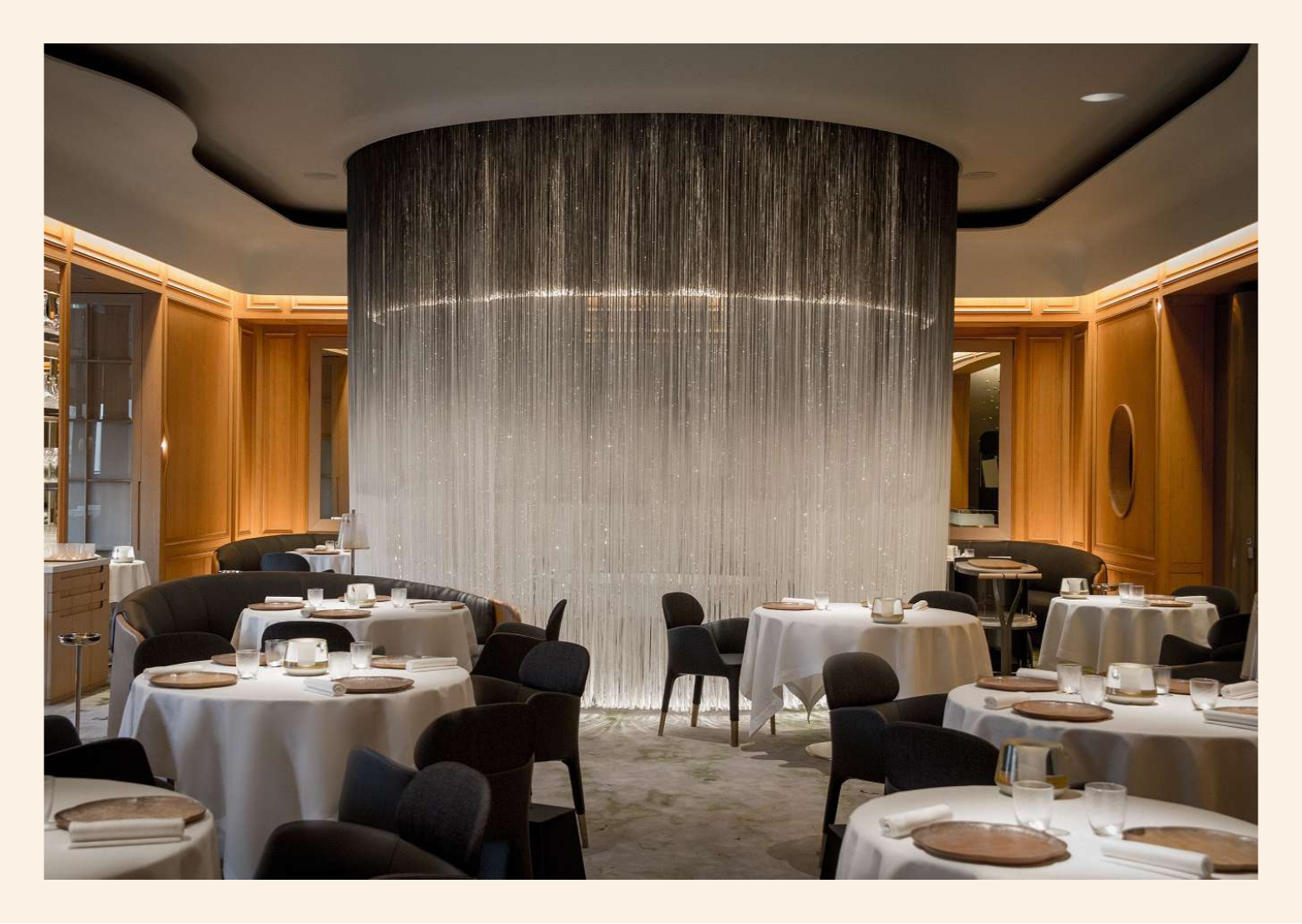## An enchanting

*experience*



"Harmony is what really matters and it is the combination of all the right elements - food, s ervice, design and atmosphere that creates a truly special dining environment. Table Lumière has its very own harmony."

A LAIN DUCASSE

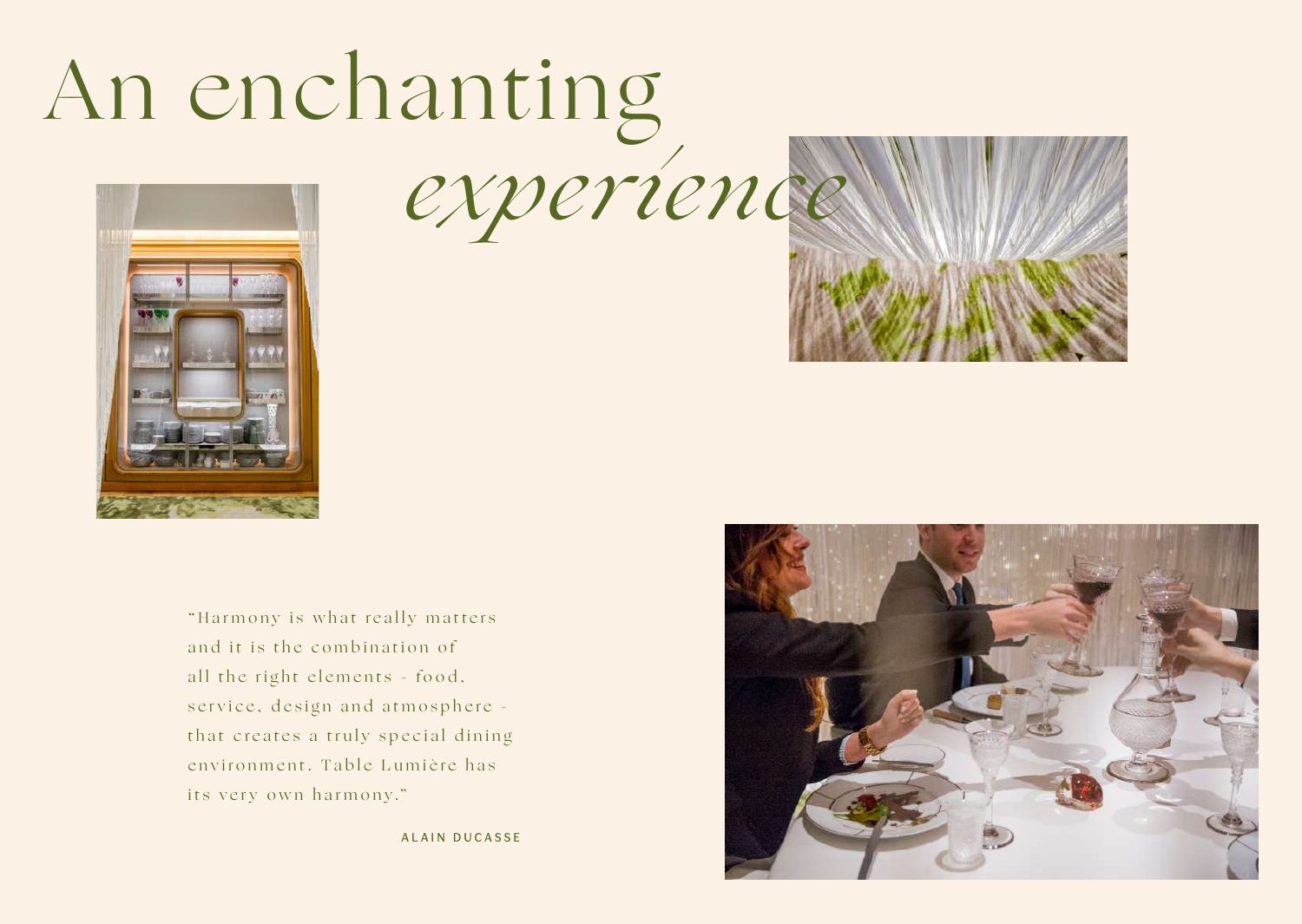Cocooned by a luminescent graduated oval curtain, inspired by traditional couture techniques, in homage to the world leading fashion houses of Mayfair, the table is surrounded by 4,500 shimmering fiber-optics which drop dramatically from the ceiling, cleverly allowing guests to enjoy the ambiance and buzz of the restaurant whilst being nearly screened from view.

Table Lumière enables you and your guests to create your bespoke dining experience and tailor your table setting by choosing your desired Hermès Collection from 'Rhythm Rouge', 'Mesclun', 'Century' and 'Fil d'Argent'. The collections also include the finest creations in tableware: Puiforcat silverware, table ornaments and Saint-Louis glassware. The epitome of French craftsmanship.

> *Up to 7 guests Room hire £300*



**DINNER**

- Tasting menu – *(7 courses) - £210*

- Menu Jardin – *(7 courses) - £165*

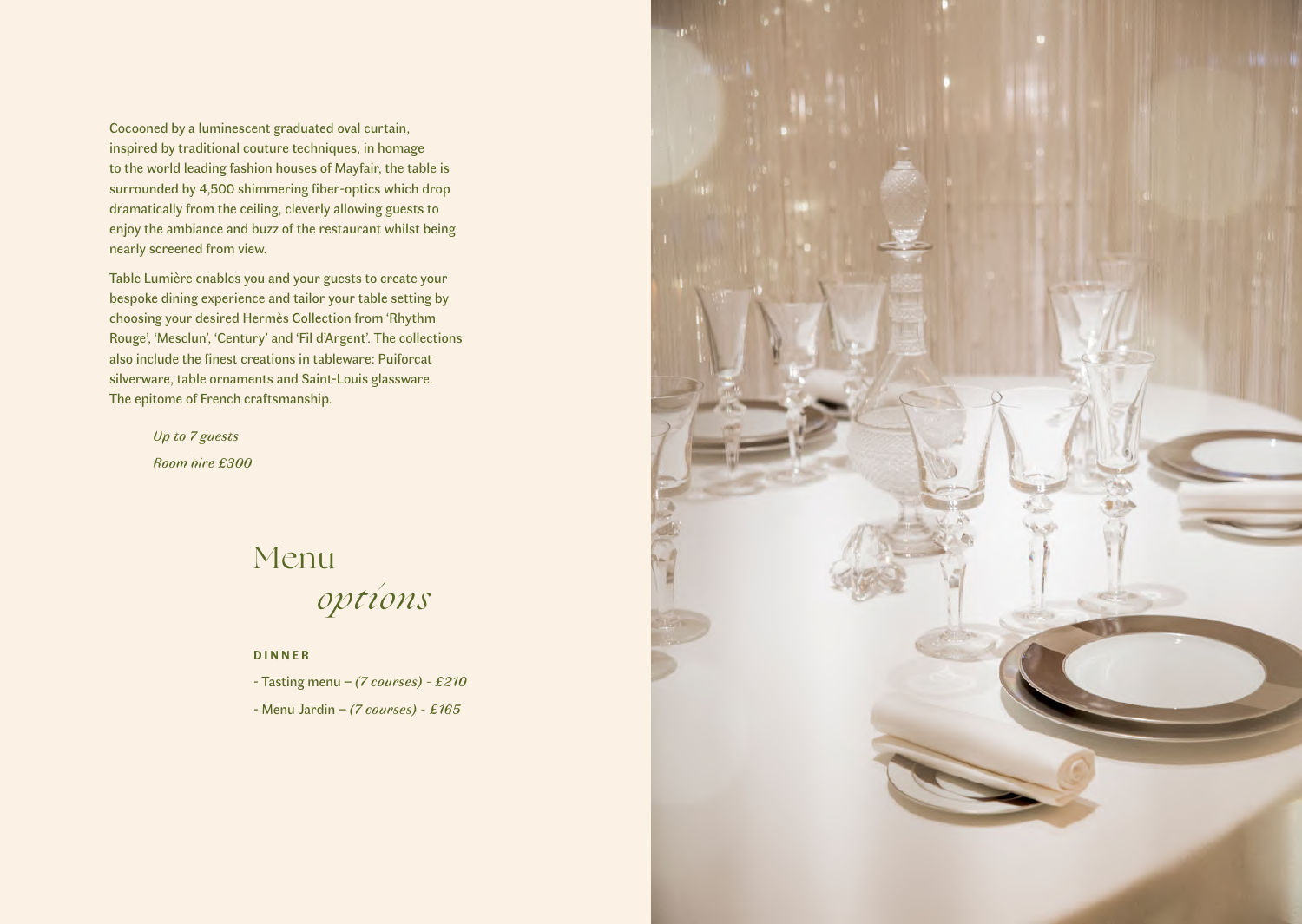## Reception





### Reception

Our Head Chef has created a bespoke selection of canapés using the finest ingredients available to compliment your menu. Please do not hesitate to contact us for further information.

**CHAMPAGNE & CANAPÉS** 

*£40 pp* 

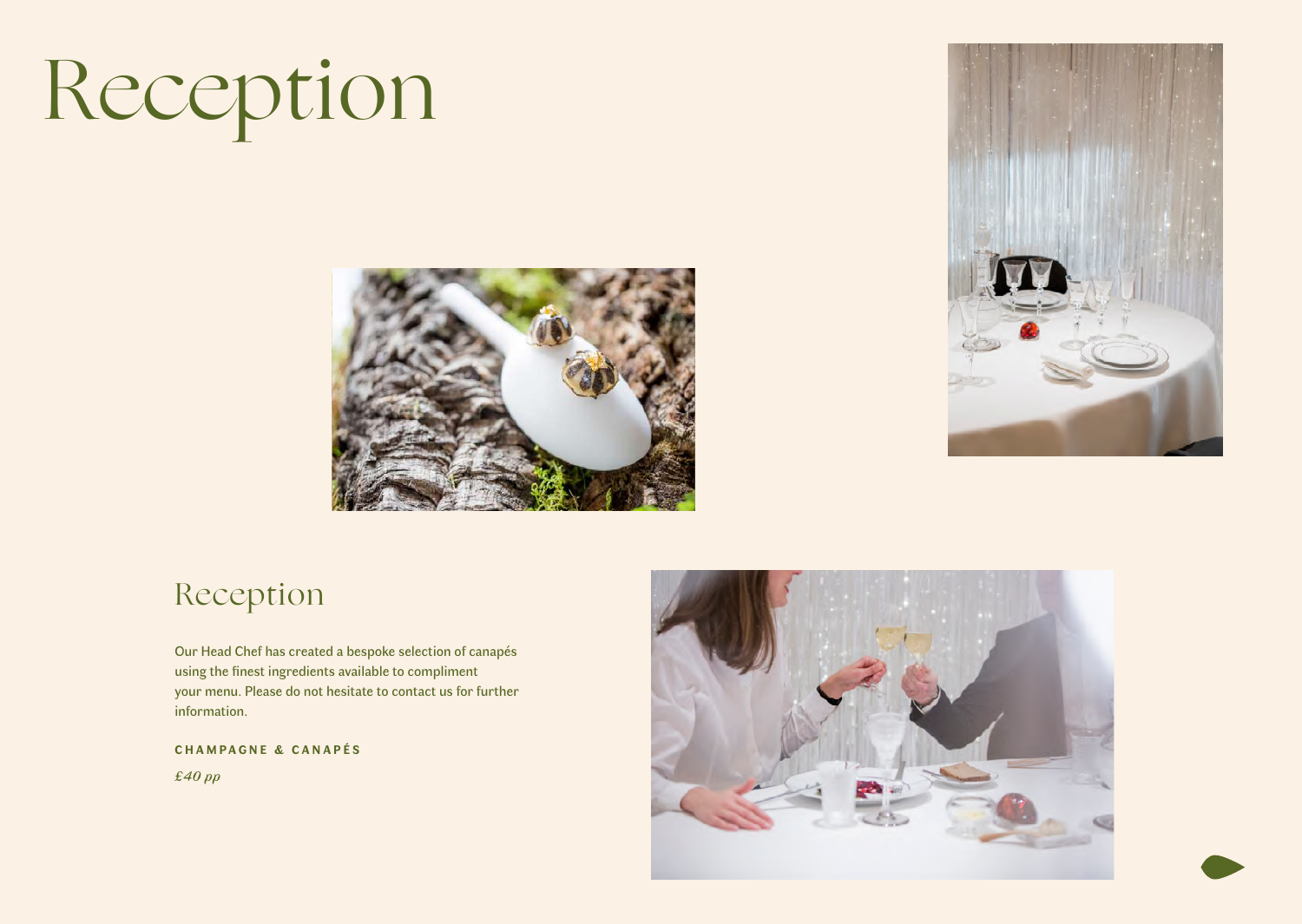

## Menu

### **TASTING MENU** – *£210*

Courgette, toasted almonds, delicate velouté with Kristal caviar

Green asparagus from Provence nori and watercress sabayon

Lobster medallion, chicken quenelles, Périgord truffle and homemade semolina pasta

John Dory, spiny artichoke, shiso and pickled walnut

Farmhouse veal fillet green peas and mint condiment

Assortment of French cheeses

Pineapple, galanga sorbet, kombu condiment

### $MENU JARDIN - E165$

Amuse-bouche

Asparagus from Provence nori and watercress sabayon

Cookpot of seasonal vegetables and fruit

Spiny artichoke, shiso and pickled walnut

Spelt, green peas, morels and Arbois wine

Assortment of French cheeses

Pineapple, galanga sorbet, kombu condiment

Our menu contains allergens. If you suffer from a food allergy or intolerance, please let a member of the restaurant team know upon placing your order. A discretionary 15% service charge will be added to your bill. All prices include VAT.